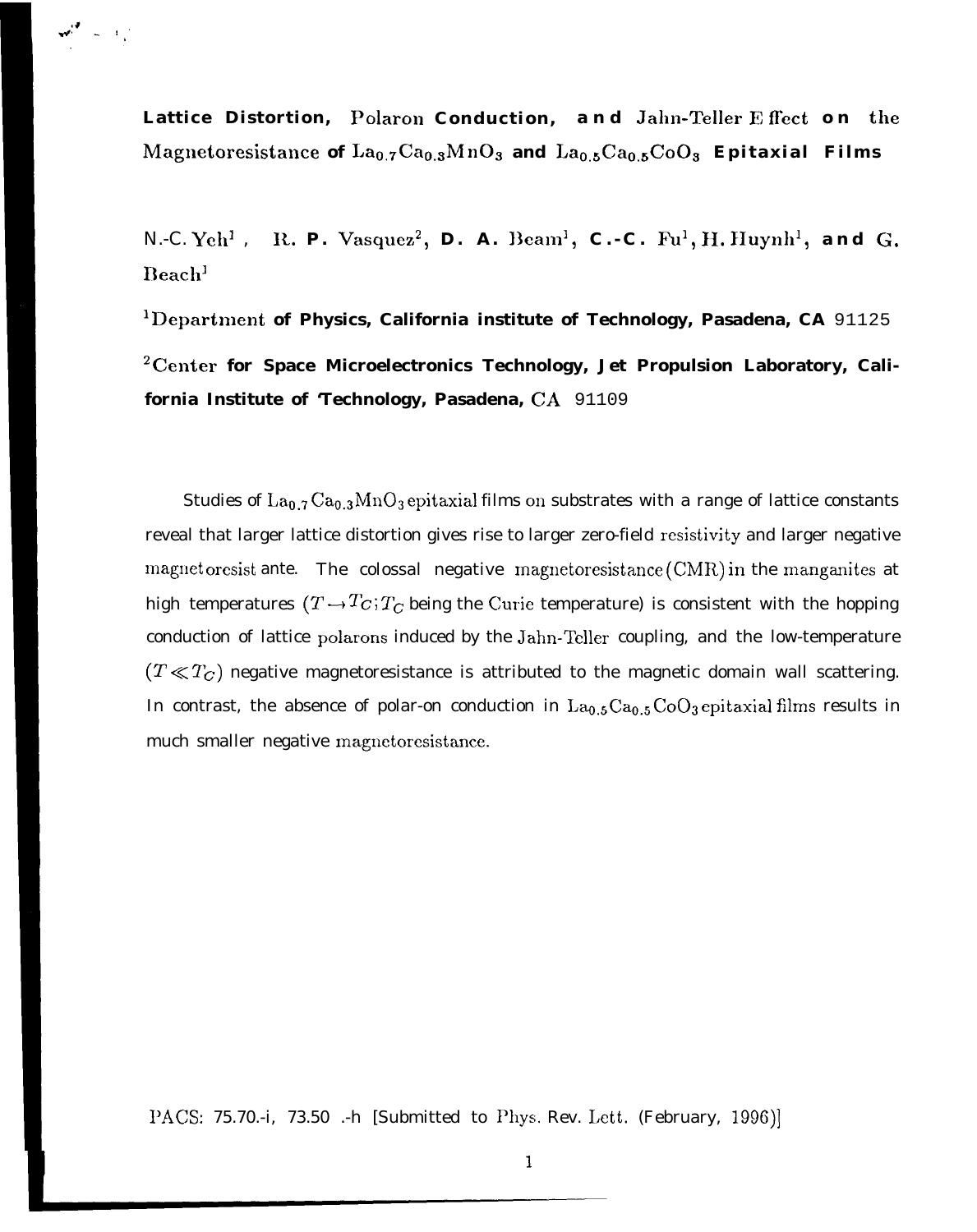Recent findings of colossal negative magnetoresistance  $(CMR)$  in the perovskite manganites  $\text{Ln}_{1-x}\text{A}_{x}\text{MnO}_{3-6}$  (Ln: trivalent rare earth ions, A: divalent alkaline earth ions) have spurred intense research in the origin and further improvement of the magnctoresistance effccts[l-7]. The perovskite manganites have been known for decades for their interesting magnetic phases and electronic properties as a function of the doping level *(x)[8-12].* Upon increasing the doping level by substituting the Ln<sup>3+</sup> ions with  $A^{2+}$ , the concentration of  $Mn^{4+}$  increases, giving rise to a mixture of  $Mn^{3+}$  and  $Mn^{4+}$  which initially yields canted spin configurations [10- 12] and then forms metallic bonding and ferromagnetism for the doping level of  $0.2 \le x \le 0.4$ [8-12]. The occurrence of ferromagnetism has been attributed to the double-exchange interaction between  $Mn^{3+}$  and  $Mn^{4+}$  ions[8-12]. However, further theoretical investigations have revealed that the double-exchange alone cannot quantitatively account for the experimental observation, and that the strong electron-phonon interaction arising from the Jahn-Teller splitting may be important [6]. It is known that  $Mn^{3+}$  is a Jahn-Teller ion with a d-electron configuration  $e^1_j t^3_{2g}$  which contributes to the anisotropic magnetic properties due to the Jahn-Teller splitting of the outer *d*-orbitals of  $d_xz_{-y}$  and  $d_zz_{-r}z[11]$ . The suggested relevance of the lattice effects on the conductivity and magnetism of these manganites is supported by increasing experimental evidence  $[3-5,7]$ . For instance, a strong correlation between the thickness of the epitaxial films and the corresponding magnetoresistance has been revealed in the  $\text{La}_{0.7}\text{Sr}_{0.3}\text{MnO}_3$  system[3]. In addition, decreasing Curie temperatures and increasing CMR effects in the  $La_{0.7-x} \text{Ln}_x' \text{Ca}_{0.3} \text{MnO}_3$  (Ln' = Pr, Y, O  $\leq x \leq 0.7$ ) polycrystalline materials with the increasing lattice distortion have been demonstrated via the substitution of La ions by smaller ions of Pr and Y[4]. Another study on  $La_{0.6}Pb_{0.4}MnO_3$ and  $Nd_{0.6}(Sr_{0.7}Pb_{0.3})_{0.4}MnO_3$  single crystals has illustrated much smaller magnetoresistance as well as vanishing magnetoresistance for temperature  $T \rightarrow 0[5]$ . Moreover, a significant reduction of the magnetoresistance is observed in  $Nd_{0.5}Sr_{0.36}Pb_{0.14}MnO_3$  single crystals under a. hydrostatic pressure of 10.7 kbar[7].

To seek further understanding of the role of lattice distortion and Jahn-Teller effect on the occurrence of CMR, we report in this letter our experimental investigations of the transport and magnetic properties of  $La_{0.7}Ca_{0.3}MnO_3$  and  $La_{0.5}Ca_{0.5}CoO_3$  epitaxial films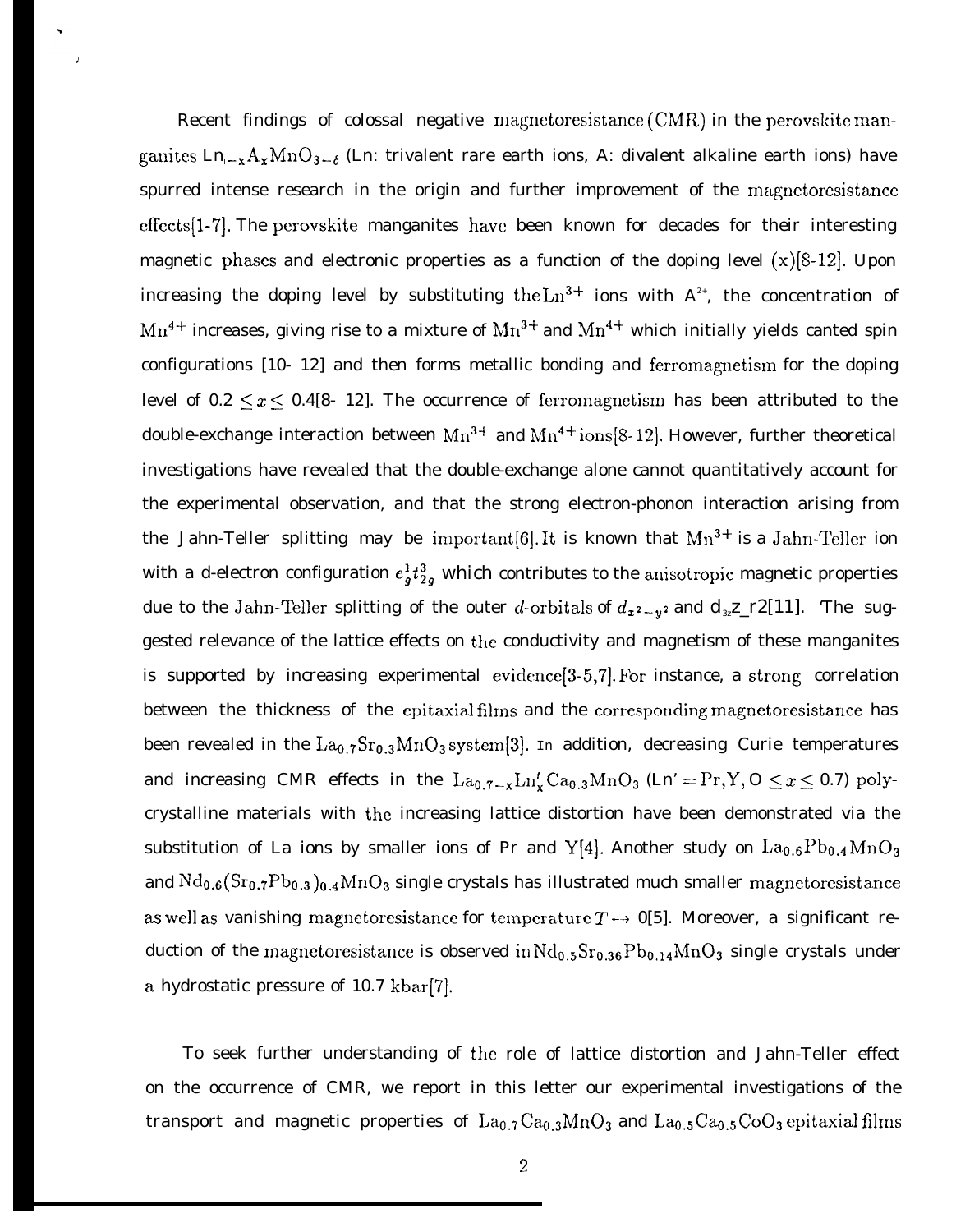on various perovskite substrates. The substrates selected include single crystalline  $LaAlO<sub>3</sub>$ (LAO),  $SrTiO<sub>3</sub>(STO)$ , and  $YAlO<sub>3</sub>(YAO)$ . As shown in Table I, these substrates are chosen to provide a range of lattice constants which allows studies of the effects of tensile and compressive stress of the films. By maintaining the same chemical composition, oxygen annealing condition, and film thickness for all samples, we can investigate the net effect of lattice distortion on the transport and magnetic properties. On the other hand, to investigate the relevance of the J ahn-Teller coupling, wc consider the cobaltit es  $La_{i}-y Ca_{i} Co0_{i}$  which are known to be highly conductive ferromagnets at doping levels of  $0.4 < y \le 0.6$ [1 1,13]. In these cobaltites, the  $Co^{3+}$  and  $Co^{4+}$  ions are known to exist in the form of both the high-spin and low-spin states, so that the d-electron configurations may assume either  $e^0_q t^6_{2q}$  (low-spin) or  $e^2_g t^4_{2g}$  (high-spin) states for the Co<sup>3+</sup> ions, and for the Co<sup>4+</sup> ions either  $e^0_g t^5_{2g}$  (low-spin) or  $e_g^2t_{2g}^3$  (high-spin) states[1 1]. The coexistence of cobalt ions with either entirely empty or half-filled  $e_g$  orbitals is essential for high electrical conductivity and ferromagnetisrn in these cobaltites. However, neither the empty nor the half-filled  $e_q$  orbitals yield any Jahn-Teller effect. Therefore the controlled comparison of the magnetoresistance of the cobaltites with that of the manganites may provide further insights into the correlation of CMR with the Jahl~-Teller effect.

The  $La_{0.7}Ca_{0.3}MnO_3(LCMO)$  and  $La_{0.5}Ca_{0.5}CoO_3(LCCO)$  epitaxial films are grown by pulsed laser deposition using stoichiometric targets of  $La_{0.7}Ca_{0.3}MnO_3$  and  $La_{0.5}Ca_{0.5}CoO_3$ . The films are grown in 100 mTorr of oxygen with the substrate temperature at  $700^{\circ}$ C, and subsequently annealed at  $900\degree$  C of 1 atm oxygen for two hours. The oxygen concentration is believed to be stoichiometric because any longer annealing time does not yield further increase of the Curie temperature  $T_{C}$ , and the  $T_{C}$  values for both LCMO ( $T_{C} = 260 \pm 5$  K) and LCCO ( $T_c = 180 \pm 5$  K) are consistent with those for the bulk material. The thickness of all samples is 200+ 10 nm, and the lattice constants a, b and c (c  $\perp$  sample surface) as well as the epitaxy of the films arc determined using high resolution x-ray diffraction spectroscopy and x-ray rocking curves. The results arc tabulated in '1'able 1. The chemical properties of these samples were further characterized with x-ray photoelectron spectroscopy  $(XPS)[14]$ . The results indicate that no interdiffusion takes place bctwccn the substrate material and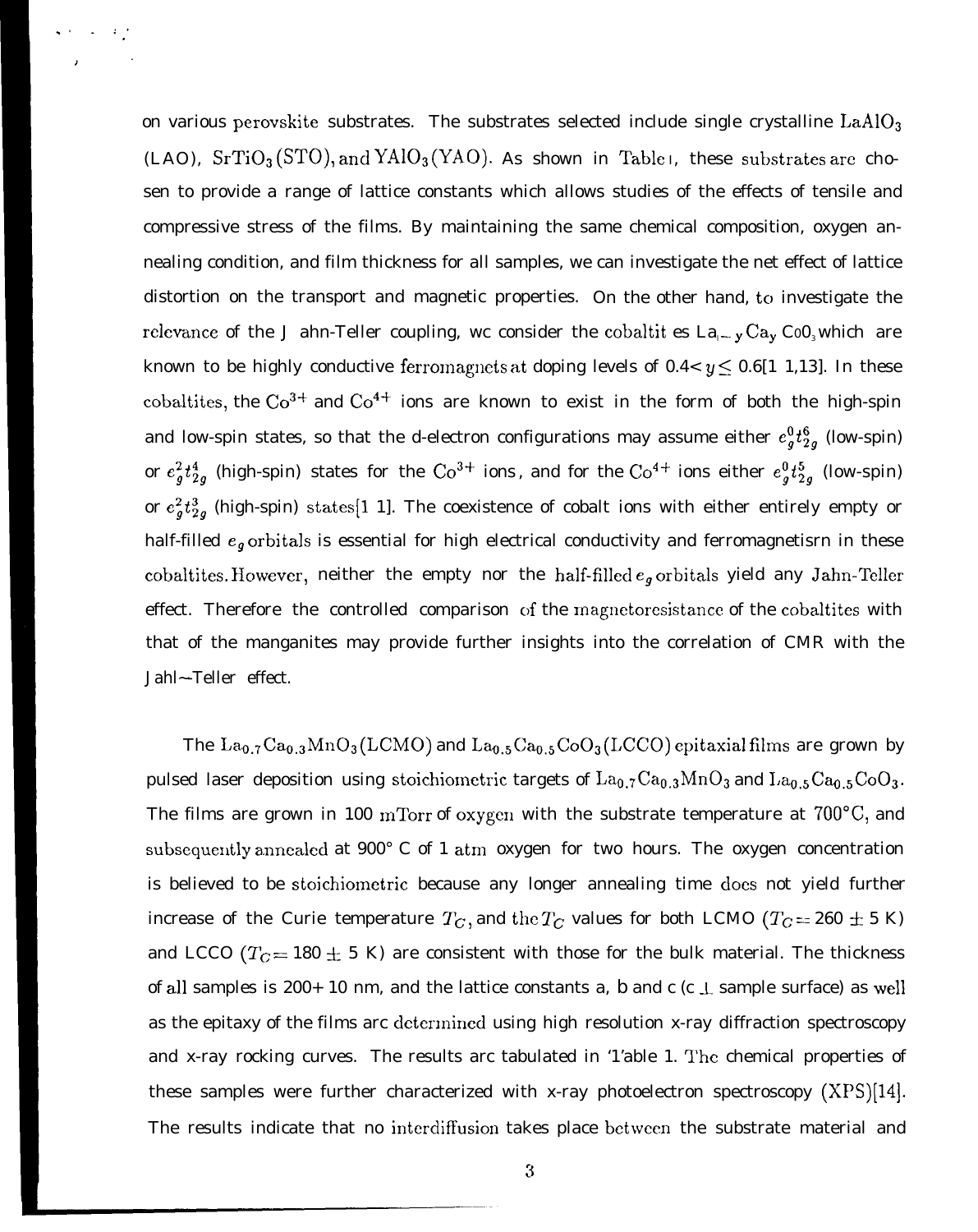the film except for LCCO/STO. Further-more, no density of states at the Fermi level was observed for the manganites[14], consistent with the semiconducting nature of these samples at room temperature. In contrast, a high density of states at the Fermi level is observed for the cobaltites[14], in agreement with the metallic nature ( $\rho \le 10^{-4} \Omega$  cm at 300 K) of these materials.

The physical properties of both the manganites and cobaltites are studied via measurements of the resistivity and magnetization. The dimensions of the samples are 2mm x 2mm x 200nm, and the standard four-probe measurements are performed by making contact to sputtered gold electrodes. The resistivity is measured in a magnetic field varying from O to 6 Tesla, and the anisotropic magnetoresistance is studied by varying the orientation of the magnetic field from O to 90° relative to the sample surface. The applied current is always along one axis of the sample and is transverse to the external field. The magnetic field and temperature dependence of the resistivity is found to bc comparable for all field orientations, although the quantitative details differ slightly due to the existence of a small magnetic anisotropy. The magnetization measurements are performed using a SQUID magnetometer by Quantum Design, with the applied field parallel to the sample surface.

The lattice distortion induced by the substrates yields two effects which are relevant to our consideration. One is the lattice strain, defined as  $(\Delta a_{\text{0}}\,{}'^{}\text{a}_{\text{o}})$ , where  $a_{\text{0}}$  is the lattice constant of the bulk perovskite, and Au. is the difference between the lattice constant of the film and that of the bulk. The other is the lattice relaxation between the substrate and the film, defined as (As,/a.), where  $a_s$  is the lattice constant of the substrate, and  $\Delta a_s$  is the difference between the lattice constant of the film and that of the substrate. We note that for films thicker than a critical thickness, the epitaxial films may acquire lattice constants different from those of the substrates, thereby giving rise to "extrinsic" distortion such as dislocations and domains. On the other hand, the lattice strain is an indicator of the more intrinsic distortion in properties such as the magnetic exchange interactions and electronphonon interaction. These two types of lattice distortion induced by three different substrates are listed in Table 2 for both LCMO and I,CCO films. We note that among LCMO films, the lattice strain for the  $a$  and  $b$  axes is tile largest in I, CMO/STO, and the lattice relaxation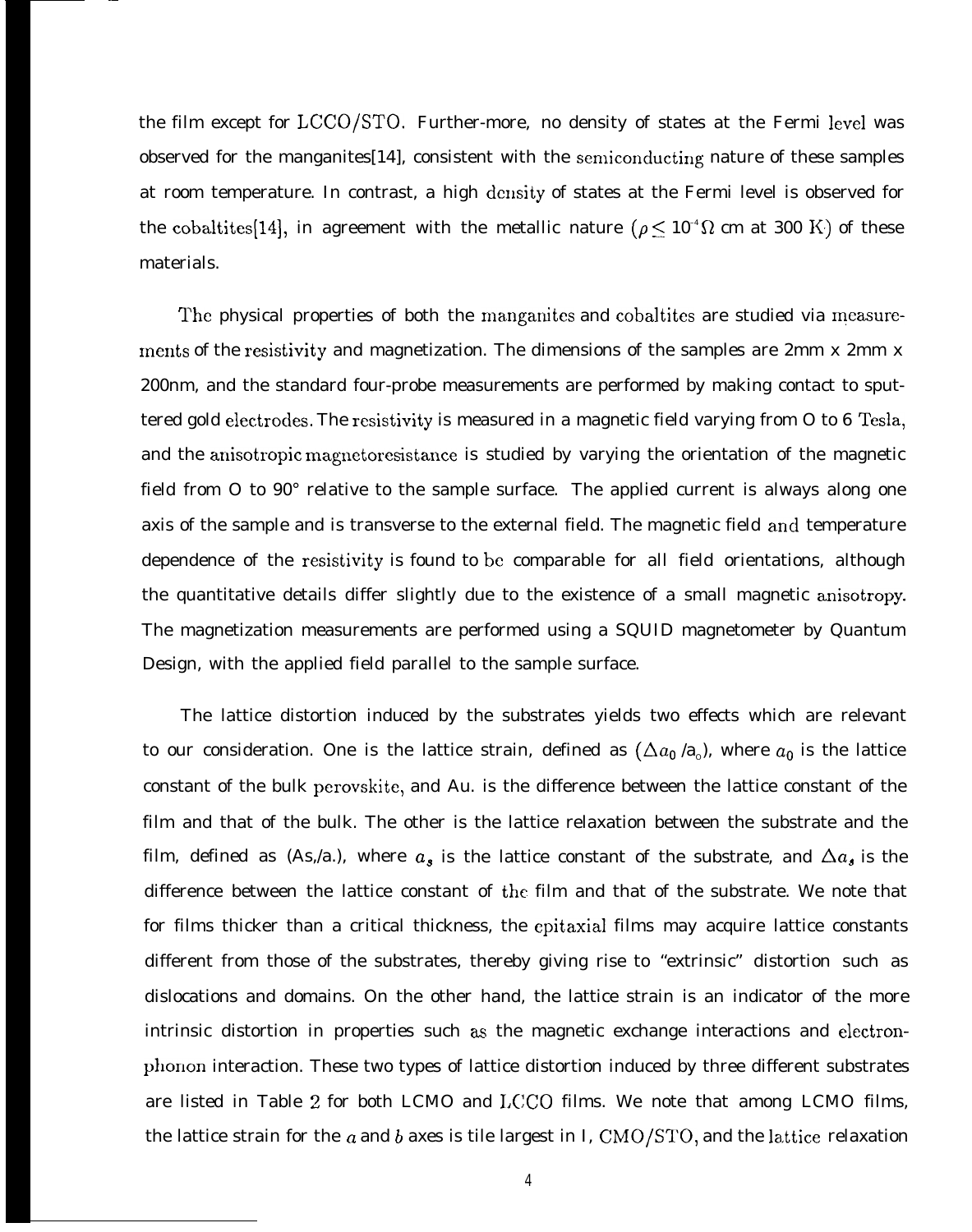is the largest in LCMO/YAO. On the other hand, for LCCO films, although no significant lattice distortion occurs in the  $LCCO/LAO$  sample, the lattice relaxation is significant in LCCO/YAO.

,. !

.,

Next, we consider the effects of lattice distortion on the resistivity and magnetoresistancc of the fully oxygenated LCMO films. As illustrated in Figs. 1 (a)–(c), the largest lattice distortion in the LCMO/YAO film yields the highest zero-field resistivity  $\rho(H = 0, T)$  and the largest magnetoresistance AR<sub>H</sub> at  $H = 60$  kOe. Here we define the magnetoresistance in a magnetic field H as  $\Delta R_H \equiv [\rho(H) - \rho(0)] / \rho(H)$ . Comparing the lattice distortion of LCMO/LAO and LCMO/STO, we note that the latter has a larger tensile strain, though smaller lat t ice relaxation. This tensile strain may reduce the in-plane Mn-O-Mn exchange interaction, yielding less favorable ferromagnetic coupling[15] anti possibly larger resistivity and enhanced negative magnetoresistance.

In Figs.  $2(a)$ -(c), some representative resistivity data as a function of the magnetic field at various constant temperatures are shown for the annealed I. CMO/LAO, LCMO/YAO and I. CMO/STO films. We note that the  $\rho$ -vs.- $H$  isotherms are monotonically decreasing with  $H$  for all samples, and those for the least distorted LCMO/LAO are the smoothest. On the other hand, for both LCMO/STO and LCMO/YAO films, some isotherms exhibit a distinct change in the slope. To obtain a better understanding of the temperature and magnetic field dependence of the resistivity, wc consider a mechanism based on polaron conduction [5,6]. Assuming dominant polaron hopping conduction at high temperatures, we obtain the fitting curves shown as the solid lines in Figs. 1 and 2 by using the following formulae:

n as the solid lines in Figs. 1 and 2 by using the following formulae:  
\n
$$
\rho(T) \approx \frac{\alpha T}{(1+G)} \exp\left[\frac{E_b(T)}{k_B T}\right] \equiv \frac{\alpha T}{(1+G)} \exp\left\{\frac{E_{b0}}{k_B T} [1 - G(T)]\right\},
$$
\n
$$
p(H) \approx \left(\prod_{i=1}^{n} \prod_{j=1}^{n} \exp\left(\frac{E_b(T)}{k_B T}\right)\right) \equiv \frac{\alpha T}{(1+G')} \exp\left\{\frac{E_{b0}}{k_B T} [1 - G'(H)]\right\},
$$
\n(1)

where  $E_b$  is the polaron binding energy,  $\alpha$  a constant, G(T) and  $G'(H)$  arc empirically determined functions closely related to the normalized magnetization  $m \equiv (M/M_s)$ , with  $M(H, T)$ being the magnetization and  $M_{\rm \bf s}$  the saturation magnetization, Using Eq.(1) and the functions of G(T) and  $G'(H)$  given in Figs.3(a) and 3(b), the polaron model yields the same fitting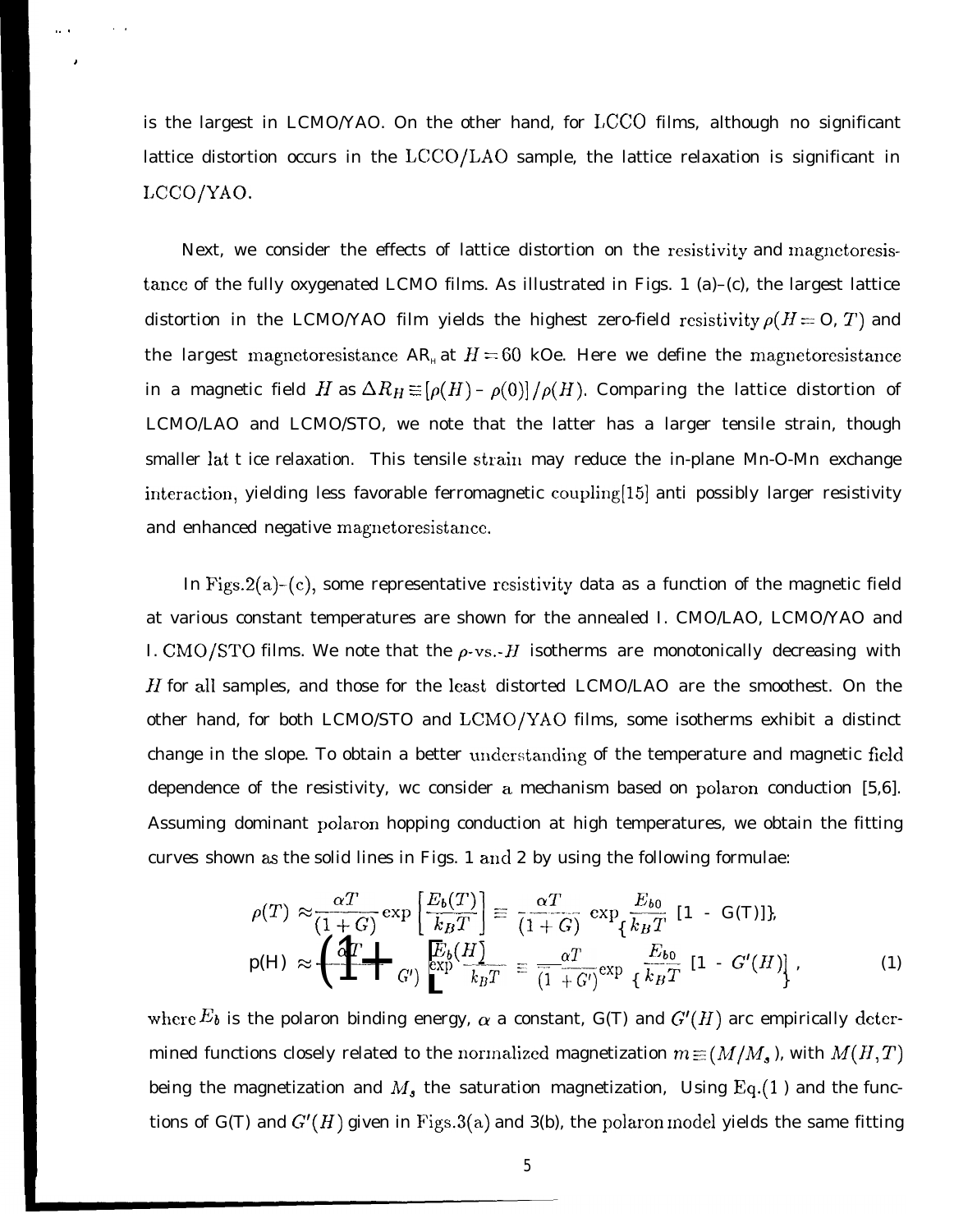parameter  $E_{b0} \approx 0.35$  CV for all LCMO films on different substrates, as shown by the solid lines in Figs.1 and 2. We note the close corr elation of  $G(T)$  and  $G'(H)$  with the experimental magnetization data  $M(T)$  and  $M(H)$ , as illustrated in Figs.3(a) and 3(b). Furthermore,  $G(T) \to ?72(7) \approx 1$  for  $T \ll T_C$ , and  $G \to 0$  for  $T \gg T_C$ . Similarly,  $G'(H) \to m(H) \approx 1$  for large H, and  $G'(H) \rightarrow O$  for  $H \rightarrow O$ . The correlation of G and G' with the magnetization strongly suggests the important role of magnetic ordering in the electrical conduction. We also note that by replacing G with m, our generalized form in  $Eq.(1)$  recovers the simplified expression for polaron conduction in Ref. [5], and  $E_b \rightarrow 0$  for  $m \rightarrow 1$ , consistent with complete unbinding of polarons in the limit of complete magnetic ordering. The relatively large polaron binding energy ( $E_{b0}\approx 0.35$  eV) derived from the use of Eq.(1) may be compared with the Jahn-Teller energy of  $\sim$  0.5 CV for undoped LaMnO<sub>3</sub> [4]. Considering the 30% decrease of the Mn<sup>3+</sup> Jahn-Teller ions in our LCMO samples, the derived polaron binding energy appears consistent with the formation of lattice polarons[4], r-tither than magnetic polarons due to the electron-spin intcraction[16].

.,.

.

,,

Comparing the  $M(T)$  data of all LCMO films and that of the bulk, we note that the slower rise of magnetization below  $T_C$  for samples of larger lattice distortion appears to be correlated with larger resistivity and magnctoresistance. This observation is consistent with the formation of lattice distortion-inducecl magnetic domains. Although all domains undergo a ferromagnetic phase transition at the same temperature, below  $T_C$  the incompletely aligned "supcrparamagnetic" moments of the magnetic domains in samples with larger lattice distortion gives rise to slower rising magnetization and larger scattering of conduction electrons. Therefore the application of external magnetic. fields has more significant effects on aligning the magnetic domains and reducing the resistivity in samples with larger lattice distortion.

As manifested in Fig.1, the scenario of magnetic domain wall scattering is consistent with the finite rcsistivity and magnetoresistance at low temperatures where the polaron contribution vanishes. Furthermore, the distinct change of slope in the low-temperature  $\rho$ -vs.- $H$ isotherms (see Fig.2) also indicates changes in the scattering mechanism, To further verify the presence of magnetic domain wall scattering, we note that for the least distorted samples of LCMO/LAO, the  $\rho$ -vs.-H isotherms over a large magnetic field range can be consistently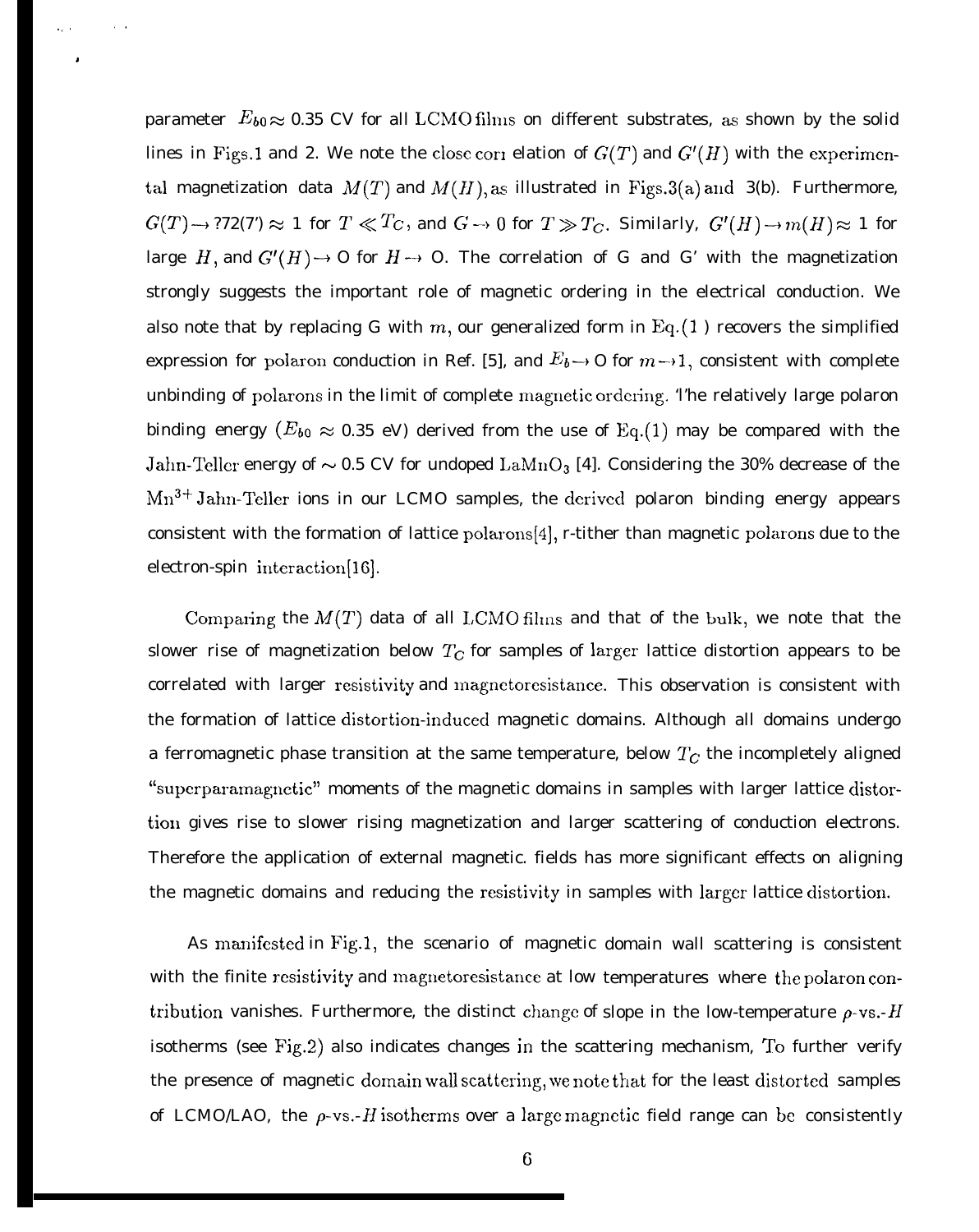described by the field dependence given in  $Eq.(1)$ . On the other hand, for the  $LCMO/STO$ and LCMO/YAO, samples with larger lattice distortion, only the higher field portion of the data can be described by Eq. (1 ). This phenomenon may be understood in terms of the better alignment of magnetic domains in higher fields so that the domain wall scattering is reduced.

To further distinguish the rcsistivity contribution due to the domain wall scattering from that due to the lattice polarons, the resistivity and magnetization of fully oxygenated  $La<sub>0.5</sub>Ca<sub>0.5</sub>CoO<sub>3</sub>$  epitaxial films on LAO and STO substrates were studied. As pointed out earlier, the cobaltites were chosen because of the absence of the Jahn-Teller effect in these samples. Despite comparable lattice relaxation and lattice strain in both the manganites and cobaltites, as shown in Tables 1 and 2, the magnitude anti temperature dependence of the resistivity in these two systems exhibit sharp contrasts, as illustrated in  $Figs.1(a)-(c)$  and Figs.4(a)-(b). The resistivity of the cobaltites may be understood in terms of the combination of conventional impurity, phonon, and disorder-spin scattering. As shown in Fig.4, for both LCCO/LAO and LCCO/YAO samples, the temperature below which a faster decrease in the zero-field resistivity occurs coincides with the Curie temperature  $T_c \approx 180\,K$ , suggesting that magnetic ordering below  $T_c$  reduces the resistivity. It appears that the absence of polaron conduction in the cobaltites may be responsible for the much smaller magnitude of negative magnetoresistance.

In summary, we have investigated the role of lattice distortion, polaron conduction and J ahn-Teller coupling in the occurrence of the colossal negative magnetoresistance in perovskite oxides. By comparing the electrical transport and magnetic properties of  $La_{0.7}Ca_{0.3}MnO_3$ films on substrates with different lattice constants, we conclude that larger lattice distortion gives rise to larger zero-field resistivity and larger magnitude of negative magnetoresistance. The colossal negative magnetoresistance at high temperatures has been attributed to the conduction of lattice polarons, because that the polaron binding energy  $\sim$  0.35 eV is comparable to the Jahn-Teller energy, and that the resistivity is closely correlated with the magnetization. On the other hand, the low-temperature rnagnetoresistancc is found to be consistent with the magnetic domain wall scattering. We have also studied the magnetotransport prop erties of the highly conductive cobaltites  $La_{0.5} Ca_{0.5} CoO_3$  with lattice distortion comparable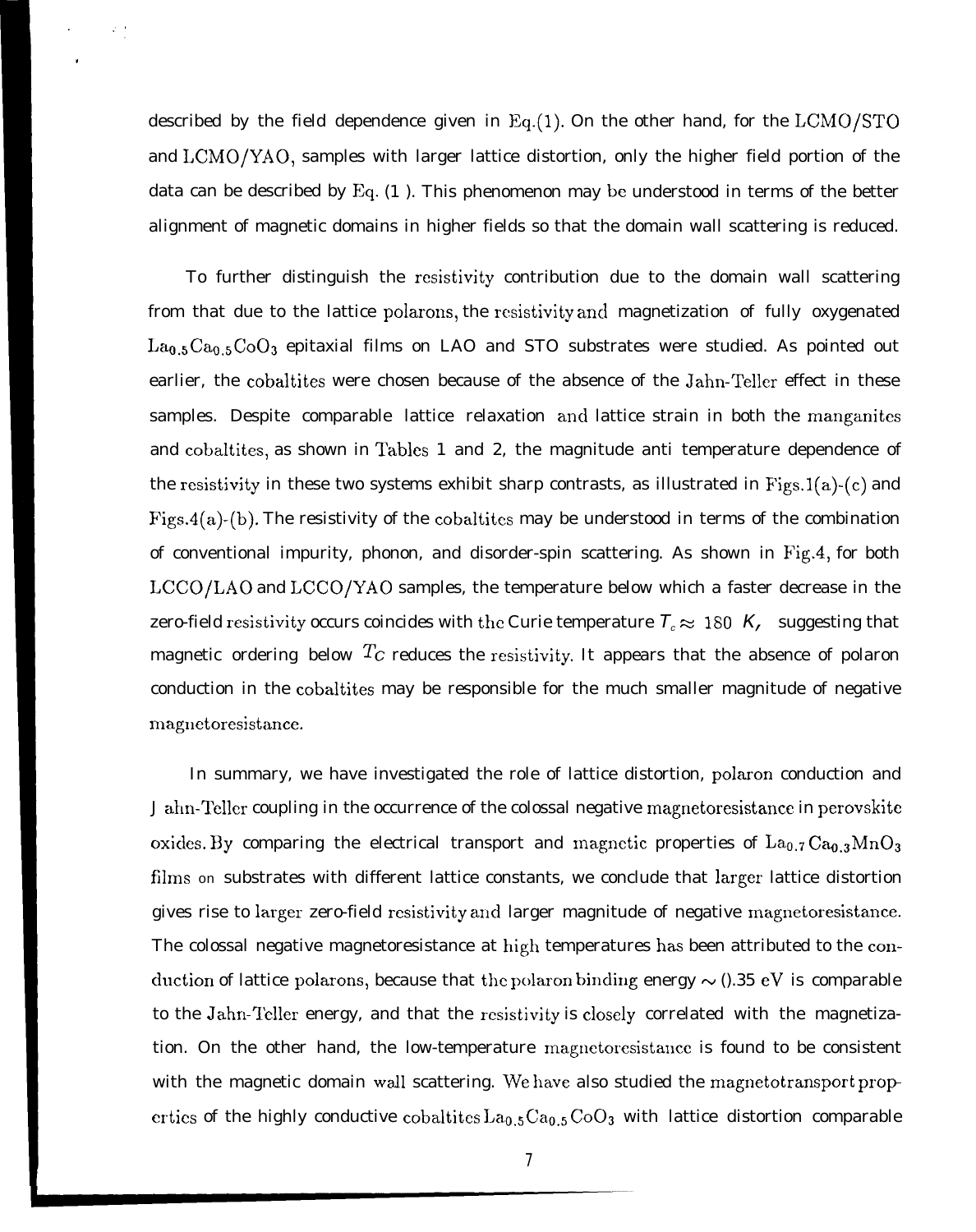in La<sub>0.7</sub> Ca<sub>0.3</sub>MnO<sub>3</sub>, and found that lattice distortion alone is insufficient to yield colossal negative magnetoresistance. We therefore conclude that the conduction of lattice polarons associated with the Jahn-Teller coupling in the manganites is essential for the occurrence of the colossal negative magnetoresistance, and that lattice distortion further enhances the negative magnetoresistance.

The research at Caltech is supported by the David and Lucile Packard Foundation and the National Aeronautics and Space Administration, Ofice of Space Access and Technology (NASA/OSAT). Part of the research was performed by the Center for Space Microelectronics Technology, Jet Propulsion Laboratory, Caltech, and was sponsored by NASA/OSAT. We thank Nikko Hitech International Inc. for supplying the YA10<sub>3</sub> substrates used in this work.

L

. .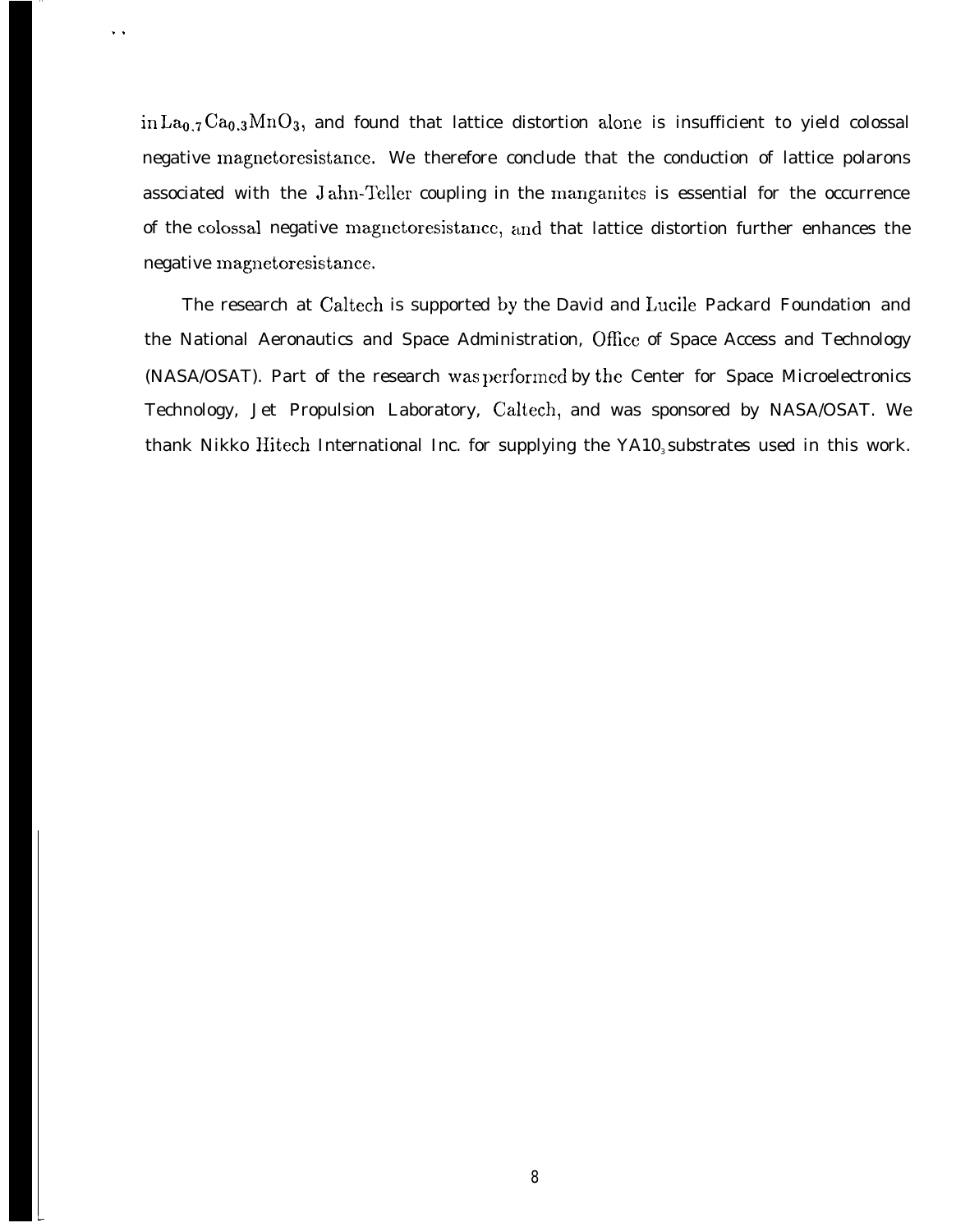## **REFERENCES**

- [1] R. von Hemlolt et al., Phys. Rev. Lett. 71,2331 (1993).
- [2] H. L. Juetal., Appl. Phys. Lctt. 65,210S (1994 ); Phys. Rev. B51.,6143 (1995).
- [3] S. Jin et al., Science 264, 413 (1994); Appl. Phys. Lett. 66, 382 (1995); Appl. Phys. Lett. 67, 557 (1995).
- [4] H. Y. Hwang et al., Phys. Rev. Lett. 75, 914 (1995).
- [5] Y. X. Jia et al,, Phys. Rev. B52, 9147 (1995).
- [6] A. J. Minis, P. B. Littlewoocl, and B. I. Shraiman, Phys. Rev. Lett. 74, 5144 (1995).
- [7] K. Khazeni et al., Phys. Rev. Lett. 76, 295 (1996).
- [8] G. H. Jonker and J. H. van Santen, I'hysica 16, 337 (1950); J, H. van Santen and G. H. Jonker, Physica 16, 599 (1950).
- [9] C. Zener, Phys. Rev. 82,403 (1951).
- [10] E. O. Wollan and W. C. Koehler, Phys. Rev. 100, 545 (1955).
- [11] J. B. Goodenough, Phys. Rev. 100, 564 (1955); in *"Progress in Solid State Chemistry"*, Vol. 5, Pergamon Press (1971), ed. by H. Reiss.
- [12] P. G. dcGennes, Phys. Rev. 118, 141 (1960).
- [13] H. Ohbayashi, T. Kudo and T. Gejo, Jpn. J. Appl. Phys. 13, 1 (1974).
- [14] R. P. Vasquez et al., (unpublished).
- [15] V. A. Bokov et al., Phys. Stat. Sol. 28, 835 (1968).
- [16] R.M. Kusters et al., Physics 13155, 362 (1989).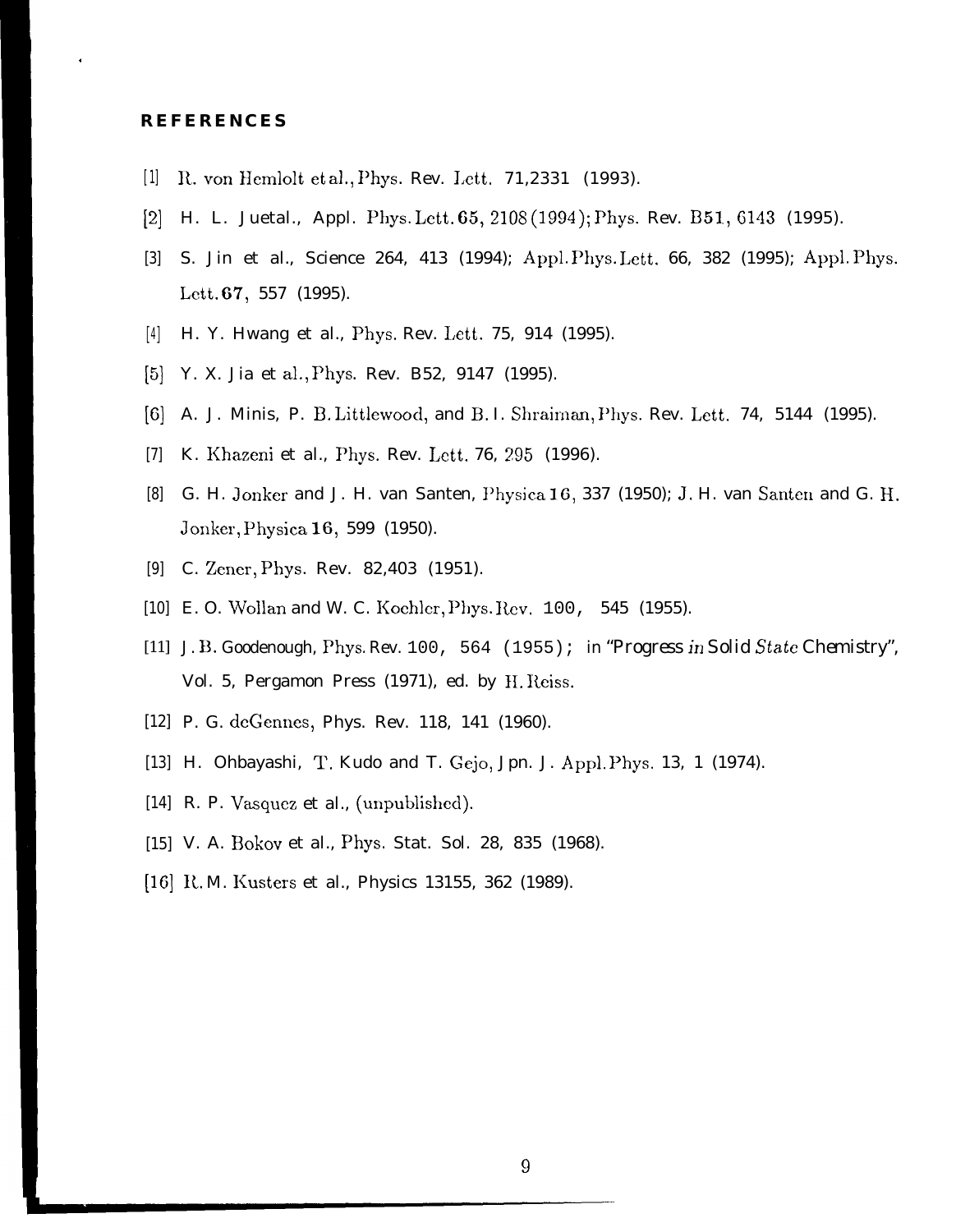The lattice constants determined from x-ray diffraction for  $La_{0.7}Ca_{0.3}MnO_3$ Table 1 (LCMO) and  $La_{0.5}Ca_{0.5}CoO_3(LCCO)$  epitaxial films on substrates of  $LaAlO_3$  (LAO),  $\text{YAlO}_3$ (YAO), and SrTiO<sub>3</sub>(STO). The lattice constants for bulk LCMO and LCCO and those for the substrates are also listed.

| Compound    | Lattice        | constant       | $(\check A)$ |
|-------------|----------------|----------------|--------------|
|             | $(a/\sqrt{2})$ | $(b/\sqrt{2})$ | (c/2)        |
| <b>LCMO</b> | 3.840          | 3.890          | 3.860        |
| <b>LCCO</b> | $a = 3.792$    |                |              |
| LAO         | $a = 3.792$    |                |              |
| YAO         | 3.662          | 3.768          | 3.685        |
| <b>STO</b>  | $a = 3.905$    |                |              |
| I, CMO/LAO  | 3.842          | 3.854          | 3.921        |
| LCMO/YAO    | 3.862          | 3,886          | 3.899        |
| I, CMO/STO  | 3.881          | 3.927          | 3.845        |
| LCCO/LAO    | 3.790          | 3.790          | 3.793        |
| LCCO/YAO    | 3.828          | 3.823          | 3.777        |

 $\varphi\rightarrow$ 

Table 2 The comparison of the lattice relaxation and lattice strain for LCMO and LCCO epitaxial films on substrates of LAO, YAO and STO.

| Compound          | Lattice                | Relaxation                    | $\frac{6}{6}$               | Lattice                      | <b>Strain</b>                | $(\%)$                |
|-------------------|------------------------|-------------------------------|-----------------------------|------------------------------|------------------------------|-----------------------|
|                   | $\Delta a_{\mu}$<br>α, | $\Delta b$ <sub>1</sub><br>ь. | $\Delta c$<br>$c_{\bullet}$ | $\Delta a_{\Omega}$<br>$a_0$ | $\Delta b_{\Omega}$<br>$b_0$ | $\Delta c_0$<br>$c_0$ |
| LCMO/LAO          | 1.32                   | 1.64                          | 3.40                        | 0.05                         | $-0.933$                     | 1.58                  |
| $LCMO/YAO$ 4.4830 |                        | 3.08                          | 5.66                        | 0.57                         | $-0.10$                      | 1.01                  |
| $LCMO/STQ$ 00622  |                        | 0.56                          | 1.40                        | 1.07                         | 0.95                         | $-0.39$               |
| $LCCO/LAO$ - 0005 |                        | $-0.05$                       | 0.03                        | $-0.05$                      | $-0.05$                      | 0.03                  |
| I, CCO/YAO        | 445590                 | 1.41<br>m.                    | 2.35                        | 0.95                         | 0.82                         | $-0.40$               |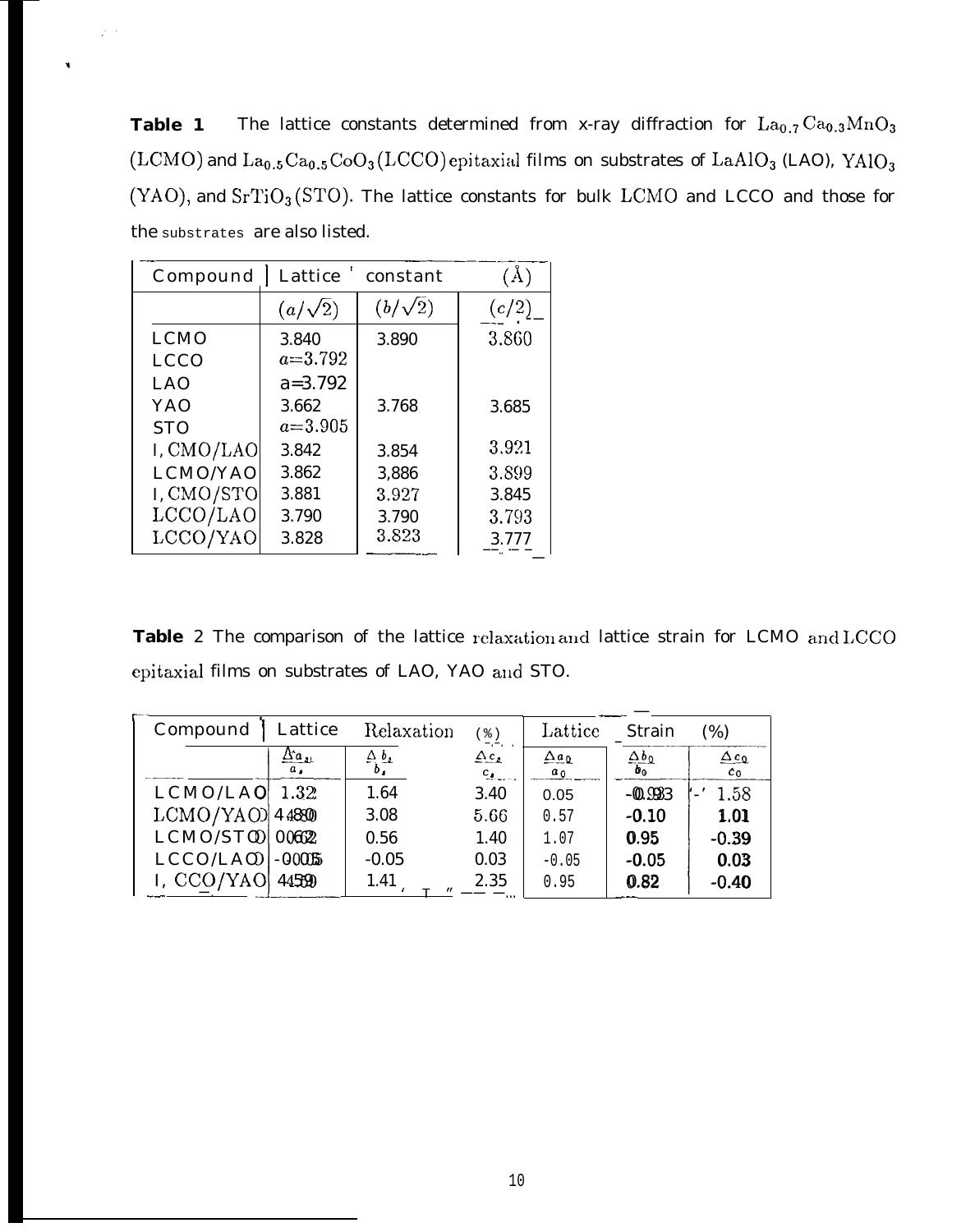Fig.1 The effect of lattice distortion on the resistivity of  $La_{0.7}Ca_{0.3}MnO_3$  (for both  $H = O$ and  $H = 60$  kOe) for oxygen-annealed cpitaxial films on different substrates: (a) LaAlO<sub>3</sub>, (b) YAlO<sub>3</sub>, and (c) SrTiO<sub>3</sub>. The corresponding magnetoresistance ( $\Delta R_H$ ) vs. temperature  $(T)$  data arc shown in the insets, and the solid lines are fitting curves using Eq.(1).

., , .

.

Fig.2 The magnetic field dependence of the resistivity ( $\rho$  vs. H) at various constant temperatures for (a) LCMO/LAO, (b) LCMO/YAO and (c) LCMO/STO epitaxial films. The solid lines arc fitting curves using  $Eq. (1)$  over the range of fields in which the expression is applicable.

Fig.3 (a) The temperature dependence of the correlation function  $G(T)$  for I, CMO/LAO, LCMO/STO and LCMO/YAO films (the solid lines) for both  $H = 0$  and  $H = 60$  kOe. The inset shows the temperature dependence of the magnetic moments  $M(T)$  for LCMO/LAO, LCMO/STO and I. CMO/YAO films and bulk LCMO taken at  $H=6$  kOe. Note the much faster saturation of  $M(T)$  below  $T_C$  for bulk LCMO relative to that of the films. (b) The representative *G'(H)* -vs.-H isotherms for the LCMO/LAO film. The corresponding *M*-vs.-H data are shown in the inset.

Fig.4 The effect of lattice distortion on the resistivity of  $La_{0.5}Ca_{0.5}CoO_3$  (for both H = O and  $H = 60$  kOe) for oxygen-annealed epitaxial films on different substrates: (a)  $\text{LaAlO}_3$ ; (b) YAlO<sub>3</sub>. The corresponding magnetoresistance  $(\Delta R_H)$  vs. temperature (T) data as well as the  $M$ -vs.- $T$  curve arc shown in the insets.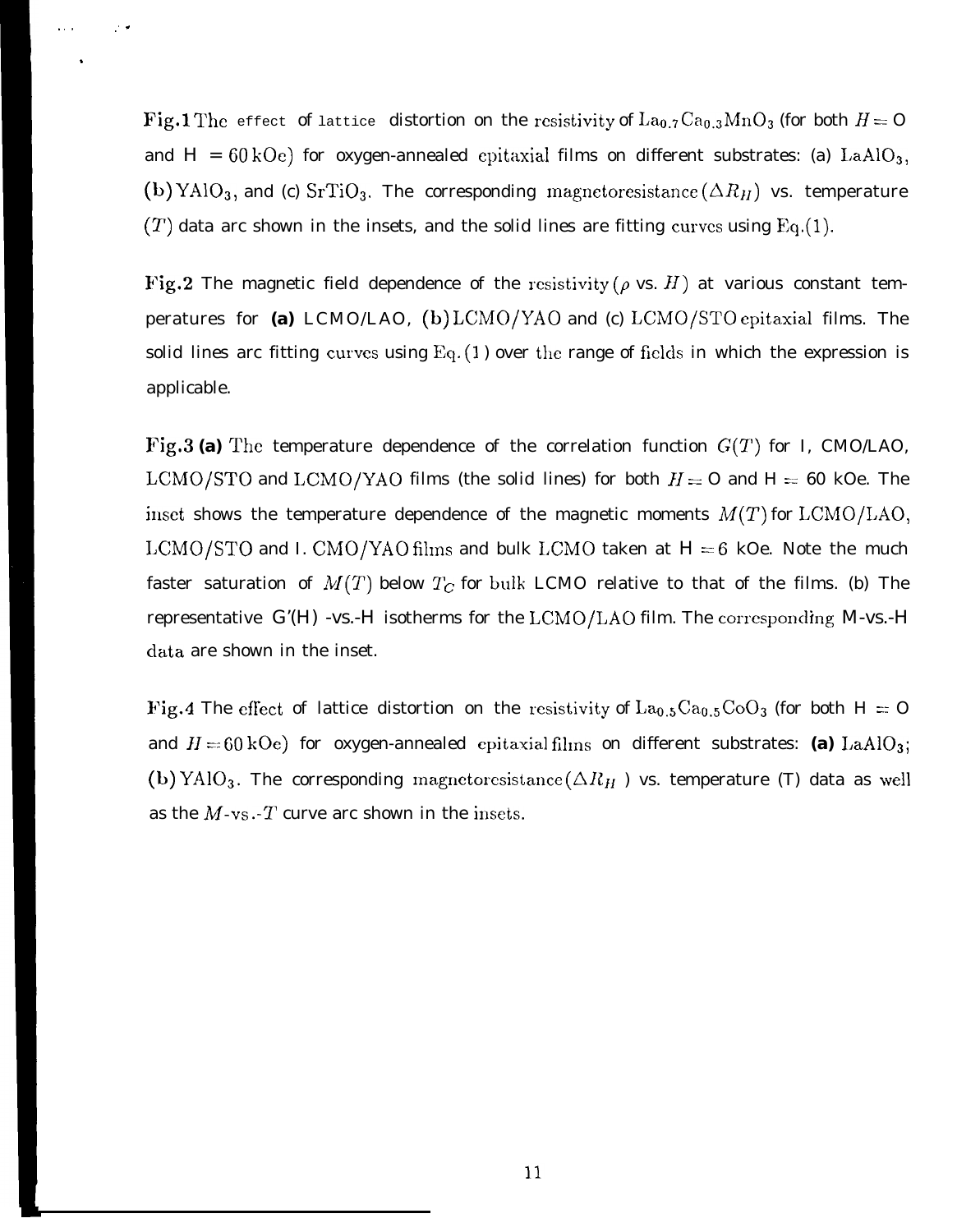

Figure 1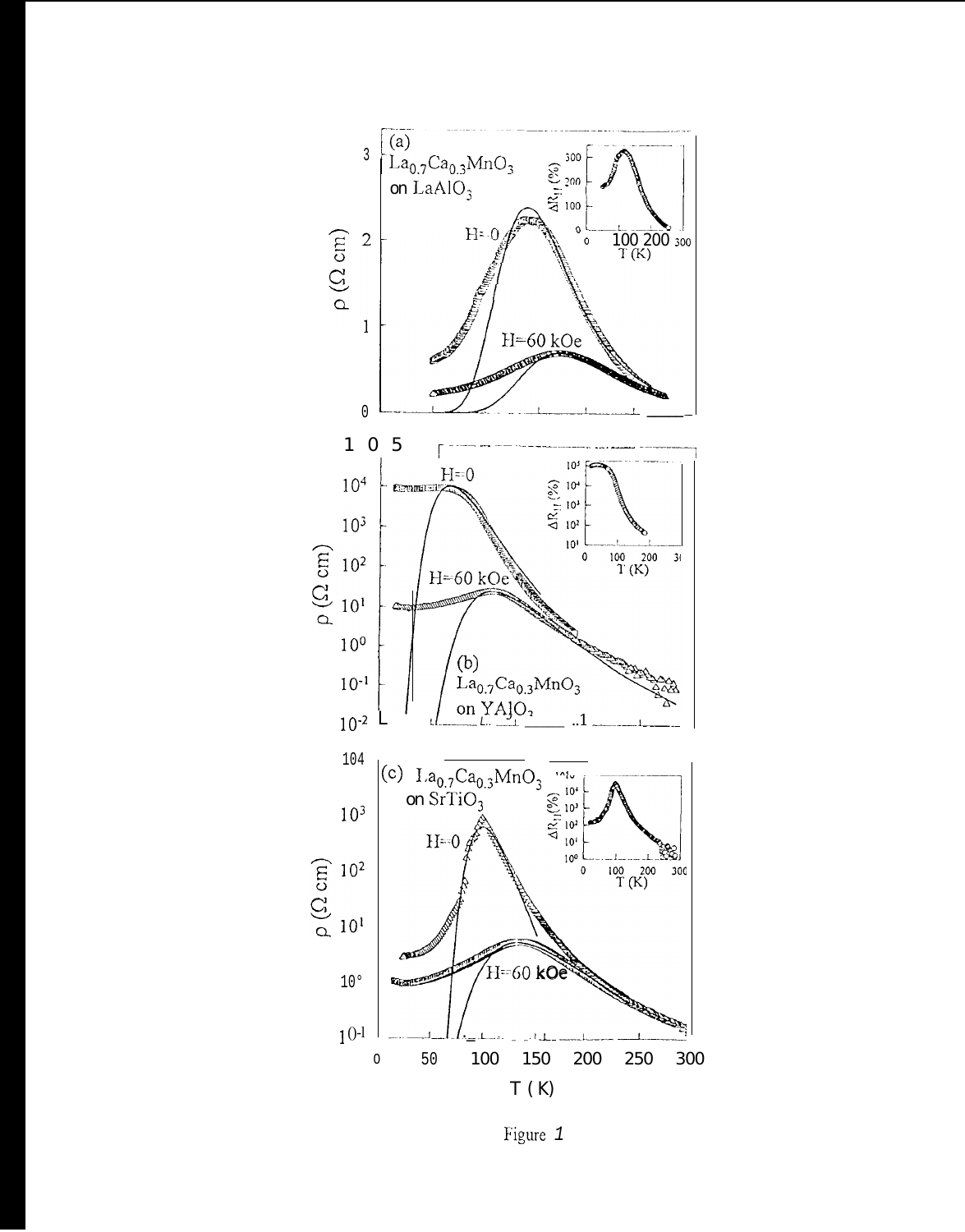

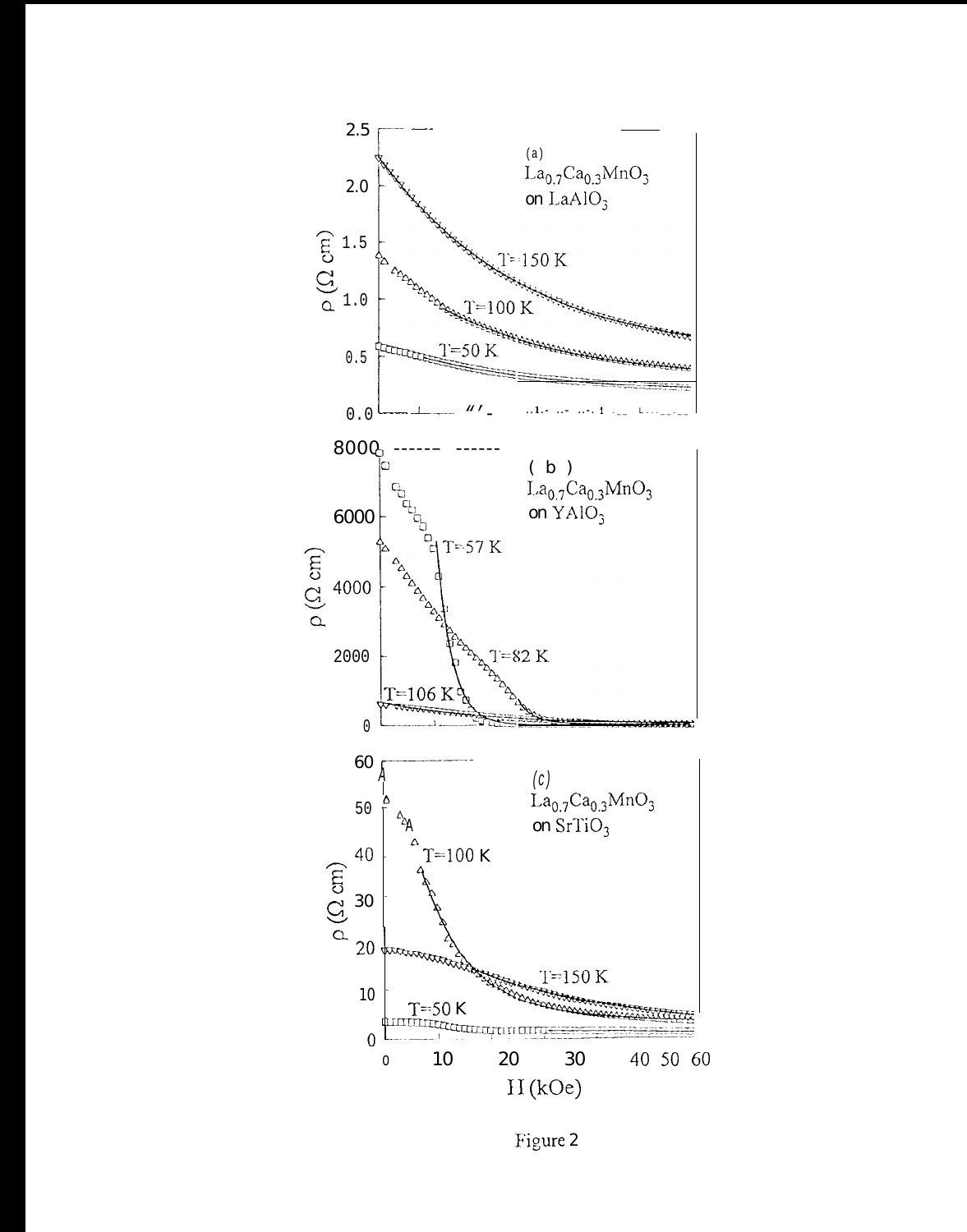

 $\bar{r}$  .

Figure 3